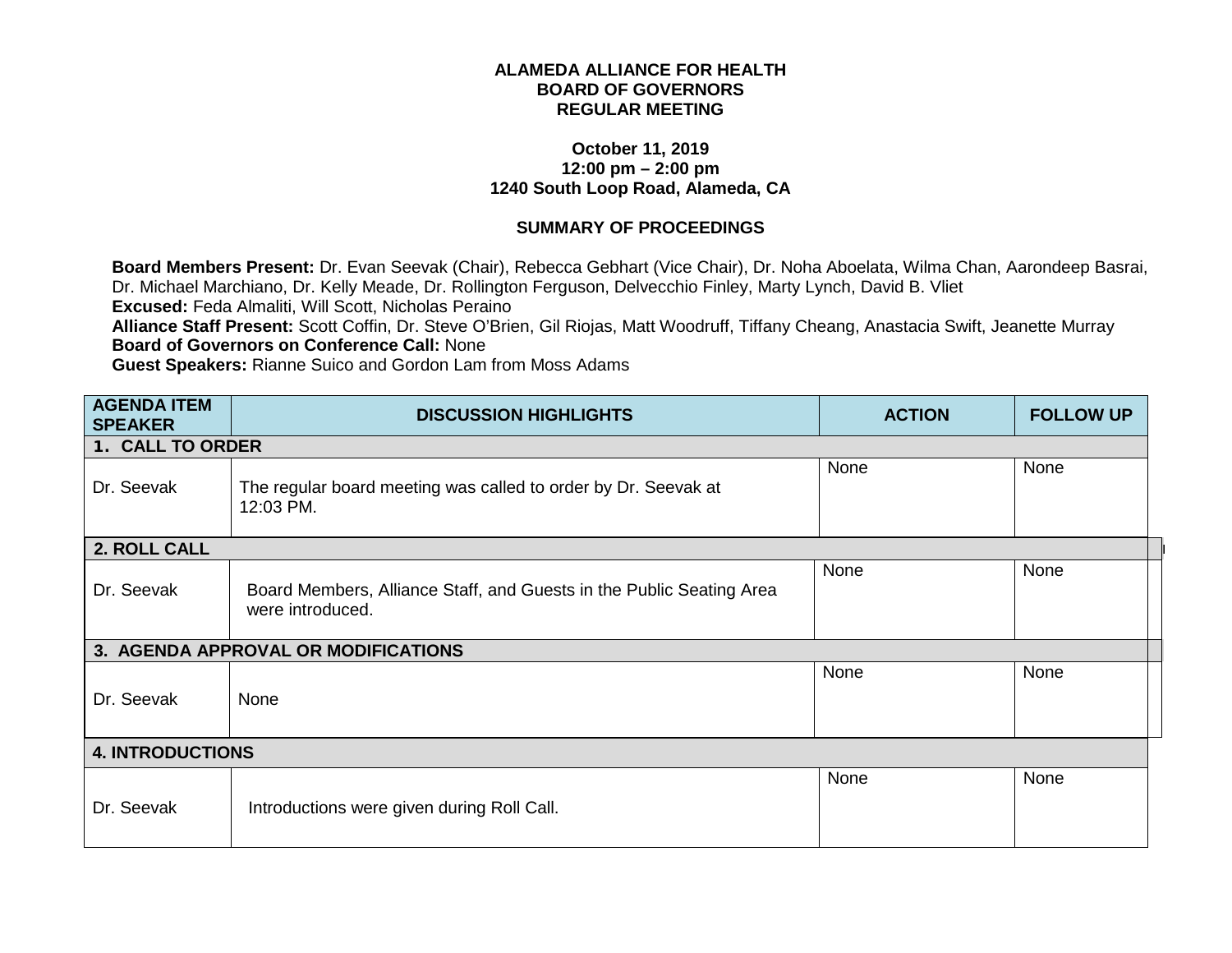| <b>AGENDA ITEM</b> |
|--------------------|
| <b>SPEAKER</b>     |

| <b>5. CONSENT CALENDAR</b> |                                                                                                                                                                                                                                                                                                                                                                                                                                                                                                                                                                                                                                                                                                                                                                                                                                                                                                                                                                                                                                                                                                                             |                                                                                        |                                                   |
|----------------------------|-----------------------------------------------------------------------------------------------------------------------------------------------------------------------------------------------------------------------------------------------------------------------------------------------------------------------------------------------------------------------------------------------------------------------------------------------------------------------------------------------------------------------------------------------------------------------------------------------------------------------------------------------------------------------------------------------------------------------------------------------------------------------------------------------------------------------------------------------------------------------------------------------------------------------------------------------------------------------------------------------------------------------------------------------------------------------------------------------------------------------------|----------------------------------------------------------------------------------------|---------------------------------------------------|
| Dr. Seevak                 | Review and Approve September 2019 Board of Governors Meeting<br>Minutes.                                                                                                                                                                                                                                                                                                                                                                                                                                                                                                                                                                                                                                                                                                                                                                                                                                                                                                                                                                                                                                                    | Motion: Dr. Ferguson<br>Second: M. Lynch<br>Motion passed.                             | <b>None</b>                                       |
|                            | 6. a. BOARD MEMBER REPORT - COMPLIANCE ADVISORY COMMITTEE                                                                                                                                                                                                                                                                                                                                                                                                                                                                                                                                                                                                                                                                                                                                                                                                                                                                                                                                                                                                                                                                   |                                                                                        |                                                   |
| R. Gebhart                 | The Compliance Advisory Group met on October 11, 2019.<br>Rebecca gave a detailed update on the Compliance Advisory<br>Committee.<br>The Committee had not meant for 3 months because of the Board<br>$\bullet$<br>Retreat and the Summer Recess Break.<br>The Committee looked at 3 recent Audits:<br>$\bullet$<br>1) Annual Audit Certification Assessment. Four areas of<br>improvement were found.<br>2) DHCS Medical services background Audit. This audit from June<br>there were 30 findings but 11 might not apply. A number of<br>these are repeat findings.<br>Question: Dr. Marchiano - What is the Alliance's base line of findings.<br>Gil: We do not have one but would like least as possible.<br>3) NCQA Accreditation review looks at our Medi-Cal line and<br>Commercial line of business to accredit them.<br>The Alliance meets the NCQA Medi-Cal threshold but not<br>the NCQA threshold with our Commercial line of<br>business.<br>Question: Dr. Ferguson - Is there a Lawsuit between CMA and NCQA,<br>and if so how does that affect us?<br>Scott: Not aware of any lawsuit but we will follow-up. | Informational update to<br>the Board of Governors.<br>Motion and vote not<br>required. | CMA and<br><b>NCQA</b><br>Lawsuit<br>information? |
|                            | 6. b. BOARD MEMBER REPORT - FINANCE COMMITTEE                                                                                                                                                                                                                                                                                                                                                                                                                                                                                                                                                                                                                                                                                                                                                                                                                                                                                                                                                                                                                                                                               |                                                                                        |                                                   |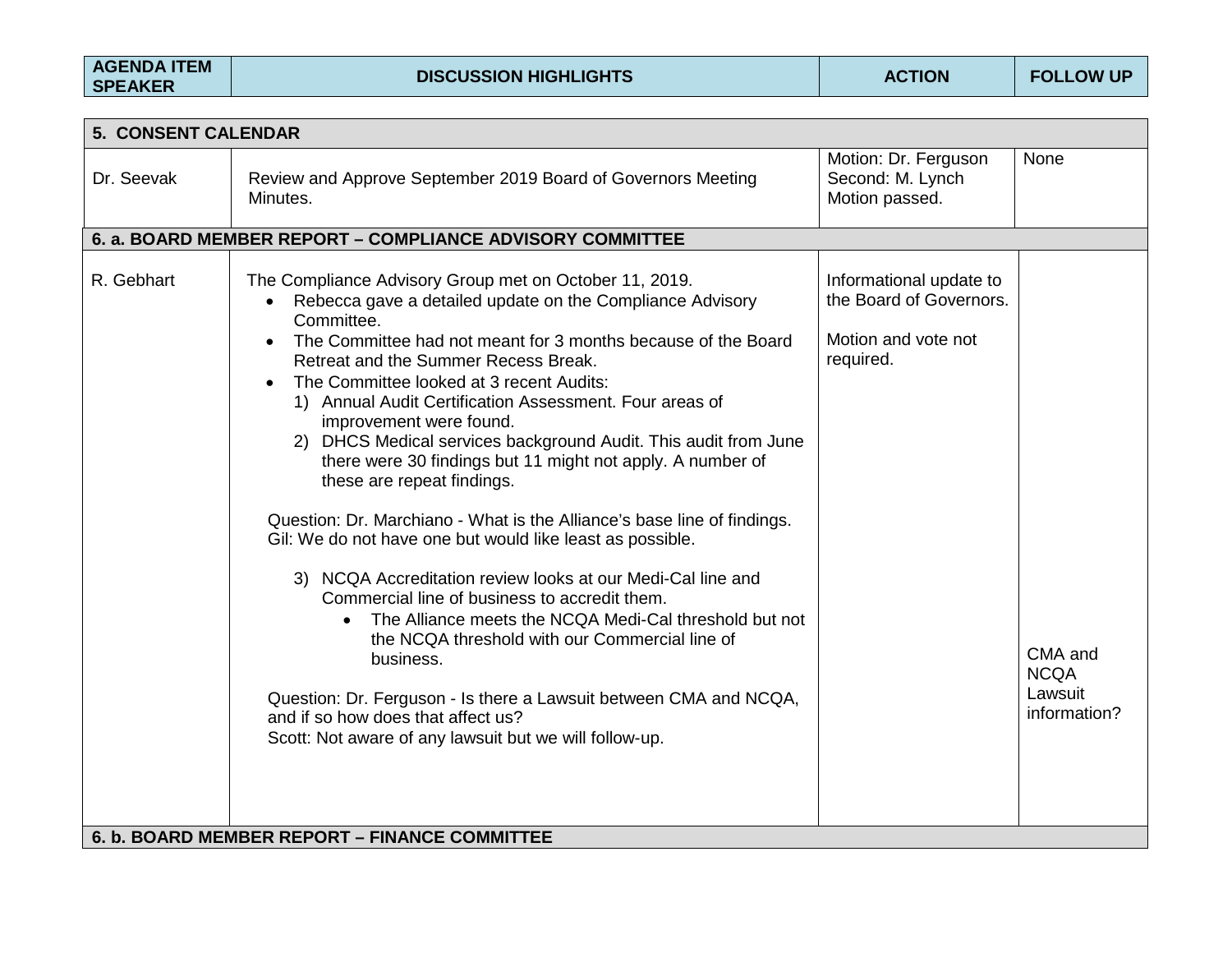| <b>AGENDA ITEM</b><br><b>SPEAKER</b> | <b>DISCUSSION HIGHLIGHTS</b>                                                                                                                                                                                                                                                                                                                                                                                                                                                                                                                                                                        | <b>ACTION</b>                                                                             | <b>FOLLOW UP</b> |
|--------------------------------------|-----------------------------------------------------------------------------------------------------------------------------------------------------------------------------------------------------------------------------------------------------------------------------------------------------------------------------------------------------------------------------------------------------------------------------------------------------------------------------------------------------------------------------------------------------------------------------------------------------|-------------------------------------------------------------------------------------------|------------------|
|                                      |                                                                                                                                                                                                                                                                                                                                                                                                                                                                                                                                                                                                     |                                                                                           |                  |
| Dr. Ferguson                         | Finance Committee was held on Tuesday, October 8, 2019.<br>Moss Adams Presented the 2019 Audit results.<br>Tangible Net Equity continues to be almost 6 times what is required<br>by the state.<br>Membership:<br>The focus at the Finance committee is the Membership decline and<br>why it continues to have no explanation.<br>Dr. Ferguson made comments:<br>• What is our proportion of Kaiser Membership, and has Kaiser's<br>Membership stayed stable statewide? If so, why?<br>How does Kaiser select which members they choose and are they<br>$\bullet$<br>choosing more healthy members? | Informational update to<br>the Board of Governors.<br>Motion and vote not<br>required.    |                  |
| 7. CEO UPDATE                        |                                                                                                                                                                                                                                                                                                                                                                                                                                                                                                                                                                                                     |                                                                                           |                  |
| S. Coffin                            | <b>Finances:</b><br>Declining membership, our budget tracks to the statewide forecasts<br>of a 3% decline in Medi-Cal enrollment.<br>More knowledge is needed to know why. We are having discussion<br>with Alameda County and asking for data and hopefully will bring<br>back information.<br>We are seeing disenrollments 1400-1500 per month.<br><b>Operations Dashboard metrics:</b><br>"Red" HR Vacancy Rate. It is 12 percent and our goal is 10 percent.<br>All other metrics are in green.                                                                                                 | Informational update to<br>the Board of<br>Governors.<br>Motion and vote not<br>required. |                  |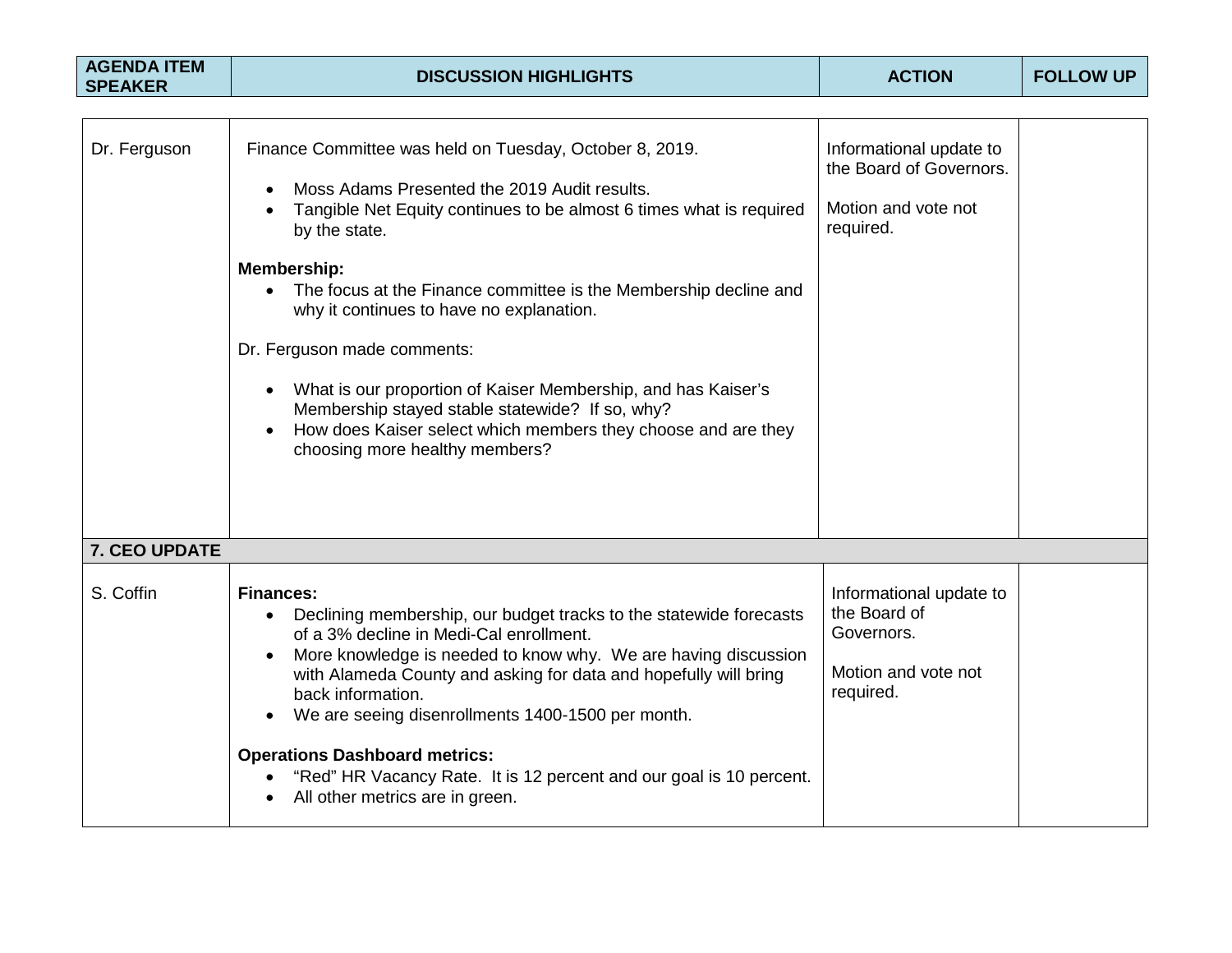| <b>AGENDA ITEM</b> |
|--------------------|
| <b>SPEAKER</b>     |

| Long-Term Care - LTC:<br>DHCS announced on September 3rd that LTC will go into Medi-Cal<br>$\bullet$<br>Managed Care.<br>Skilled nursing facilities, subacute & pediatric subacute facilities,<br>$\bullet$<br>intermediate care facilities, and transplants.<br>January 2021 implementation of this new benefit into managed care.<br>Transplants are a significant area of concern to transition. Currently<br>we administer kidney and corneal transplants.<br>Long-term care includes major organ transplants - heart, liver, lung,<br>pancreas, bone marrow and stem cell.<br>Additional detail from DHCS is pending. |  |
|----------------------------------------------------------------------------------------------------------------------------------------------------------------------------------------------------------------------------------------------------------------------------------------------------------------------------------------------------------------------------------------------------------------------------------------------------------------------------------------------------------------------------------------------------------------------------------------------------------------------------|--|
|                                                                                                                                                                                                                                                                                                                                                                                                                                                                                                                                                                                                                            |  |
| <b>Pharmacy:</b><br>• Administration of pharmacy services set to transition to the<br>Department of Health Care Services by January 2021. Two public<br>stakeholder sessions completed by the DHCS.<br>Detailed guidance from DHCS is pending.<br>Alliance is participating in State Workgroups and coordinating<br>through managed care trade associations.                                                                                                                                                                                                                                                               |  |
| Question: Dr. Ferguson - Does our reinsurance cover transplants.<br>Gil: Insurance and reinsurance does cover per our contacts. There are<br>networks and rates involved with this. Nothing is exactly clear from the<br>State yet, as more details are to come. We are internally developing<br>plans.                                                                                                                                                                                                                                                                                                                    |  |
| <b>Date of Death Audit:</b>                                                                                                                                                                                                                                                                                                                                                                                                                                                                                                                                                                                                |  |
| Recoupment for 7 years, 7 months. April 2011 through December<br>$\bullet$<br>2018.<br>One-time demand for payment in January 2020.<br>Financial impact unknown at this time. The current budget has<br>$\bullet$<br>\$1.5M allocated toward this recoupment.                                                                                                                                                                                                                                                                                                                                                              |  |
| <b>Regulatory Audits:</b>                                                                                                                                                                                                                                                                                                                                                                                                                                                                                                                                                                                                  |  |
| DMHC routine finance audit in December 2019.                                                                                                                                                                                                                                                                                                                                                                                                                                                                                                                                                                               |  |
| MLR audit by Federal Office of Inspector General (OIG) is pending.<br>$\bullet$                                                                                                                                                                                                                                                                                                                                                                                                                                                                                                                                            |  |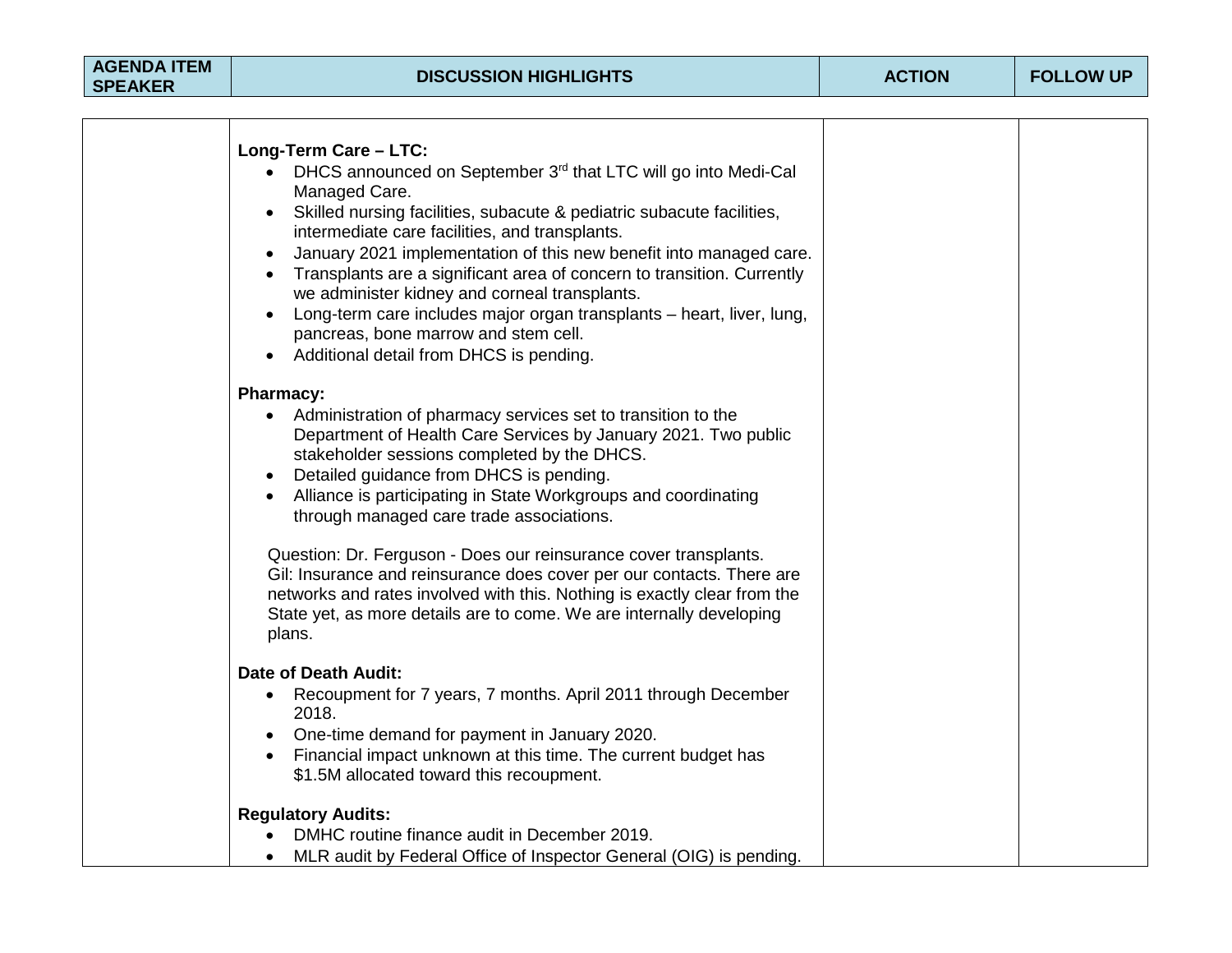| <b>AGENDA ITEM</b><br><b>SPEAKER</b>  | <b>DISCUSSION HIGHLIGHTS</b>                                                                                                                                                                                                                                                                                                                                                                                                                                                                                                                                                                                                                                                                                                                                                                                                                                                                                                                                                                                                                                                                                                                                                                                                                                                                                                            | <b>ACTION</b>                                            | <b>FOLLOW UP</b> |
|---------------------------------------|-----------------------------------------------------------------------------------------------------------------------------------------------------------------------------------------------------------------------------------------------------------------------------------------------------------------------------------------------------------------------------------------------------------------------------------------------------------------------------------------------------------------------------------------------------------------------------------------------------------------------------------------------------------------------------------------------------------------------------------------------------------------------------------------------------------------------------------------------------------------------------------------------------------------------------------------------------------------------------------------------------------------------------------------------------------------------------------------------------------------------------------------------------------------------------------------------------------------------------------------------------------------------------------------------------------------------------------------|----------------------------------------------------------|------------------|
|                                       | <b>Board of Governors Retreat:</b><br>First part of the day was a discussion on the federal, state, and local<br>health policy impacts.<br>Second half was talking through the role of the Board of Governors.<br>Opportunities to change our community outreach efforts, and the<br>potential role of enrollment assistance services.<br>Medi-Cal procurement and potential impacts to membership.<br>Policy changes that impact Medi-Cal eligibility and enrollment, and<br>potential changes<br>Lack of clarity about Medi-Cal disenrollments, and the reasons why<br>people are leaving the Medi-Cal program in Alameda County.<br>Readiness efforts to prepare for the Pharmacy Carve-In / Long-Term<br>Care (January 2021).<br>Discussed lines of business expansion - Medicare SNP, Covered<br>CA Exchange.<br>Behavioral Health risk assessment and sourcing strategies.<br><b>Comments:</b><br>Dr. Seevak - The Alliance is renewing our Strategic Committee Meeting.<br>We are planning to launch this meeting January 2020. The committee is<br>looking for Board members that would like to be involved.<br>Rebecca, Scott, and Dr. Seevak meeting to talk about how to better develop<br>the Board Meetings.<br>Chief Compliance Officer interviewing is in process.<br>$\bullet$<br>Customer Service Week - October 7-11. |                                                          |                  |
|                                       | 8. a. BOARD BUSINESS – REVIEW AND APPROVE MOSS ADAMS FISCAL YEAR 2019 AUDIT                                                                                                                                                                                                                                                                                                                                                                                                                                                                                                                                                                                                                                                                                                                                                                                                                                                                                                                                                                                                                                                                                                                                                                                                                                                             |                                                          |                  |
| <b>Rianne Suico</b><br>and Gordon Lam | Moss Adams gave a comprehensive presentation explaining their audit<br>process and results.                                                                                                                                                                                                                                                                                                                                                                                                                                                                                                                                                                                                                                                                                                                                                                                                                                                                                                                                                                                                                                                                                                                                                                                                                                             | Motion: M. Lynch<br>Second: Dr. Kelley<br>Motion passed. |                  |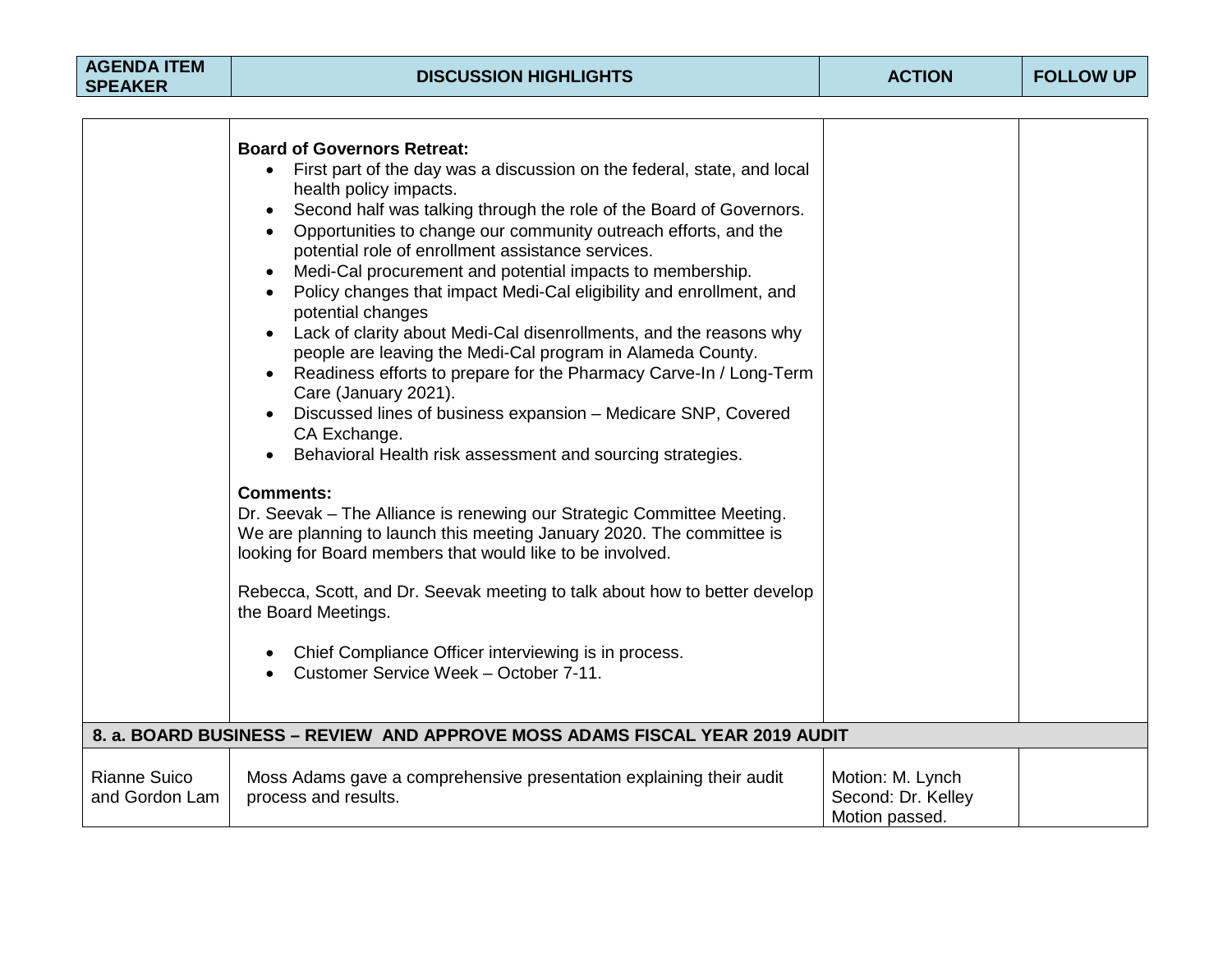| <b>AGENDA ITEM</b><br><b>SPEAKER</b> | <b>DISCUSSION HIGHLIGHTS</b>                                                                                                                                                                                                                                                                                                                                                                                        | <b>ACTION</b>                                               | <b>FOLLOW UP</b> |
|--------------------------------------|---------------------------------------------------------------------------------------------------------------------------------------------------------------------------------------------------------------------------------------------------------------------------------------------------------------------------------------------------------------------------------------------------------------------|-------------------------------------------------------------|------------------|
|                                      |                                                                                                                                                                                                                                                                                                                                                                                                                     |                                                             |                  |
|                                      | Moss Adams issued the Alliance an Unmodified Opinion which is<br>"Combined financial statements are presented fairly and in<br>accordance with generally accepted accounting principles".<br>This is the highest level of assurance that can be issued from the<br>audit firm.<br>The composition of assets were confirmed (cash and cash                                                                           |                                                             |                  |
|                                      | equivalents, premiums receivable, investments, reinsurance, capital<br>assets) and noted that there was a shift in holdings leaving a lower<br>cash balance and a higher investment balance.<br>Liabilities and net position balance were confirmed (accounts<br>payable, accrued expenses, claims payable, payable to other<br>governmental agencies and hospital fee, net position, etc.) and were<br>consistent. |                                                             |                  |
|                                      | Medical Services was the largest expense in Operational Expense<br>followed by Marketing and Depreciation.<br>Revenues, Claims, and Claims Payable have remained consistent                                                                                                                                                                                                                                         |                                                             |                  |
|                                      | from the prior years.<br>Tangible net equity has been surpassing the TNE requirements for<br>the last 4 years, and remains very healthy.<br>The Accounting estimates are reasonable, no audit adjustments, no<br>issues discussed prior to our retention as auditors, no<br>disagreements with management and there were no adjustments or<br>issued completing work.                                               |                                                             |                  |
|                                      | Questions: Dr. Seevak - Any discrepancies?<br>Answer: None                                                                                                                                                                                                                                                                                                                                                          |                                                             |                  |
|                                      | 8. b. REVIEW AND APPROVE AUGUST 2019 MONTHLY FINANCIAL STATEMENTS                                                                                                                                                                                                                                                                                                                                                   |                                                             |                  |
| <b>Gil Riojas</b>                    | <b>Net Income and Enrollment:</b><br>For the month ending August 31, 2019, the Alliance had enrollment<br>$\bullet$<br>of 255,613 members and a Net Loss of \$77,000 and Tangible Net<br>Equity is 561%.<br>For the year-to-date, the Alliance recorded a Net Income of \$2.1<br>million net income.<br>Our enrollment decreased by 1,032 members since the month of                                                | Motion: Dr. Ferguson<br>Second: D. Finley<br>Motion passed. |                  |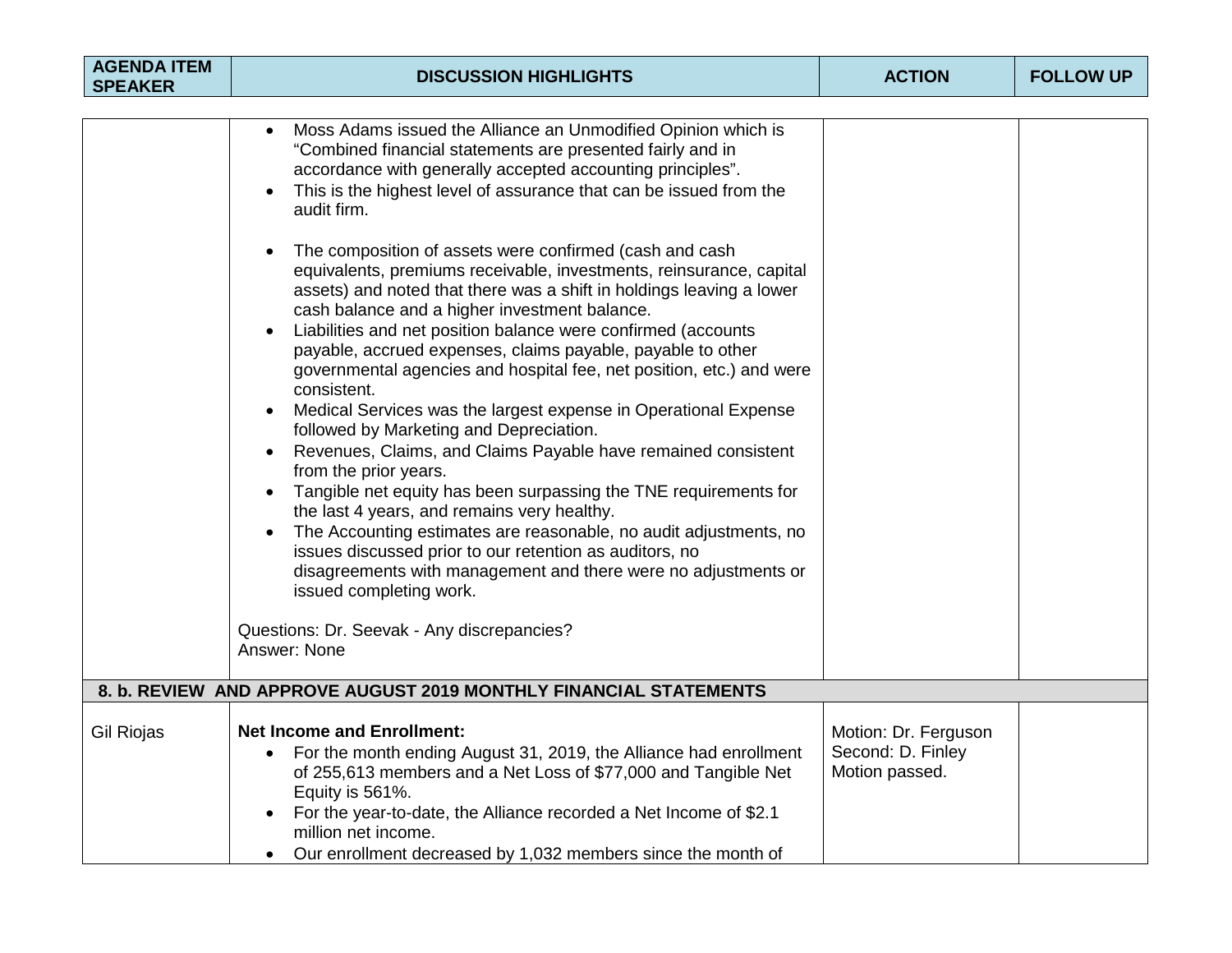| <b>AGENDA ITEM</b><br><b>SPEAKER</b> | <b>DISCUSSION HIGHLIGHTS</b>                                                                                                                                                                                                                                                                                                                                                                                                                                                                                                    | <b>ACTION</b> | <b>FOLLOW UP</b> |
|--------------------------------------|---------------------------------------------------------------------------------------------------------------------------------------------------------------------------------------------------------------------------------------------------------------------------------------------------------------------------------------------------------------------------------------------------------------------------------------------------------------------------------------------------------------------------------|---------------|------------------|
|                                      |                                                                                                                                                                                                                                                                                                                                                                                                                                                                                                                                 |               |                  |
|                                      | August, and just over 2700 members since June 2019.<br>We continue to see reductions in the Adult and Child categories of<br>aid.<br>SPDs and Duals are slightly stable.                                                                                                                                                                                                                                                                                                                                                        |               |                  |
|                                      | <b>Revenue:</b><br>Revenue results continue to be close to projections. For the month<br>ending August 31, 2019, Revenue came in slightly higher than<br>budgeted at \$80.7 million vs. budgeted amount of \$79.1 million.<br>For the year-to-date, the Alliance recorded Revenue of \$161.0<br>$\bullet$<br>million (versus budgeted Revenue of \$159.4 million).<br>The largest variances are due to higher than anticipated base<br>capitation, and higher than expected Behavioral Health Therapy<br>Supplemental payments. |               |                  |
|                                      | <b>Medical Expense:</b><br>Actual Medical Expenses were \$76.6 million vs. our budgeted<br>amount of \$73.0 million for current month.<br>For the year-to-date, Medical Expenses are \$150.8 million vs.<br>$\bullet$<br>budgeted amount of \$147.2 million.                                                                                                                                                                                                                                                                    |               |                  |
|                                      | <b>Administrative Expense:</b><br>Actual Administrative Expenses were below budget for the month at<br>\$4.5 million vs. budgeted \$5.1 million.<br>We are also below budget for year-to-date at \$8.7 million vs. \$9.3<br>million.<br>Our Administrative Expense represents 5.6% of our Revenue for<br>the month and 5.4% of net Revenue for the year-to-date.                                                                                                                                                                |               |                  |
|                                      | Other Income / (Expense):<br>• As of August 31, 2019, our YTD interest income from investments is<br>\$1.1 million, and YTD claims interest expense is \$56,000.                                                                                                                                                                                                                                                                                                                                                                |               |                  |
|                                      | <b>Tangible Net Equity (TNE):</b>                                                                                                                                                                                                                                                                                                                                                                                                                                                                                               |               |                  |
|                                      | • Tangible net equity results continue to remain healthy, and at the                                                                                                                                                                                                                                                                                                                                                                                                                                                            |               |                  |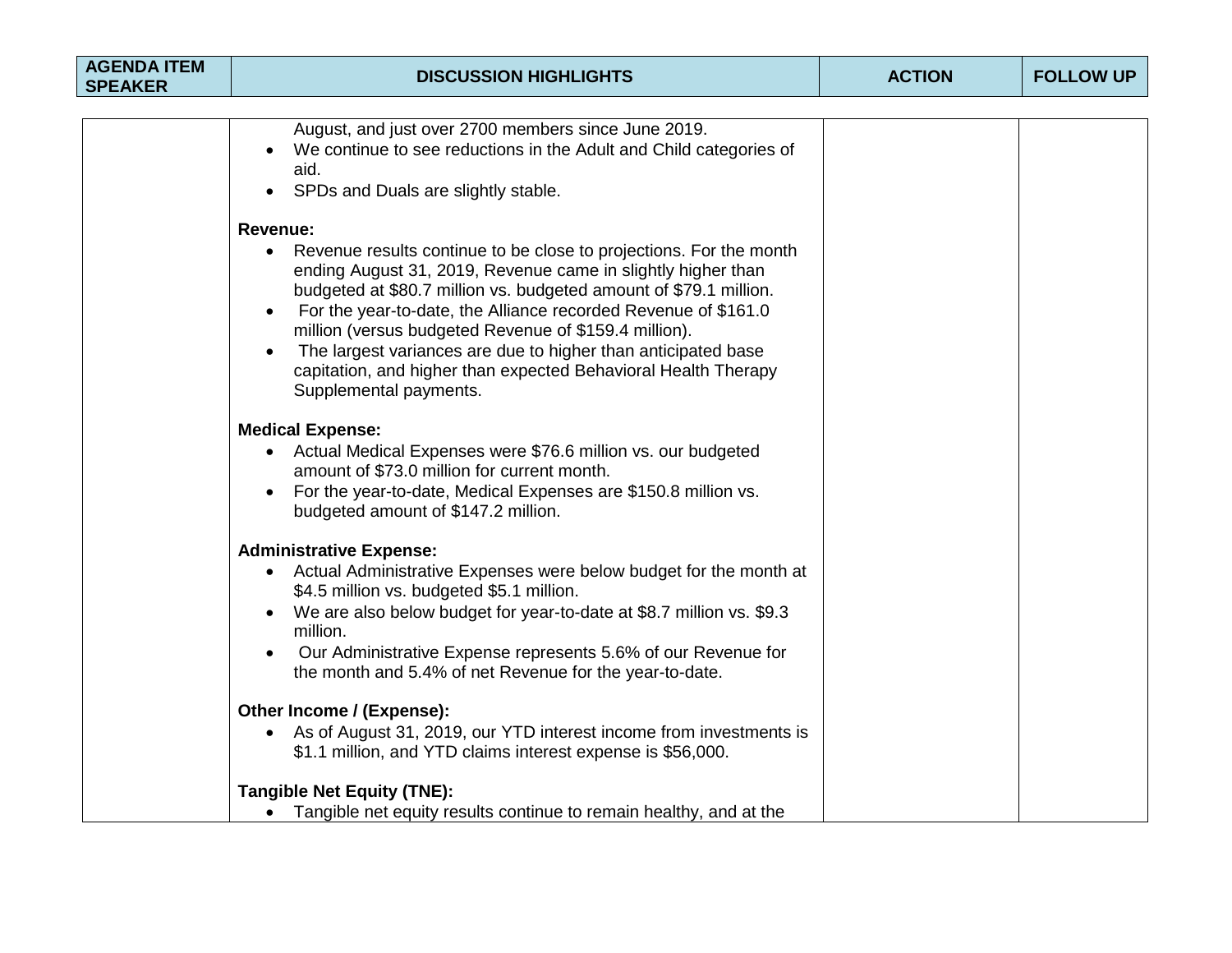| <b>AGENDA ITEM</b><br><b>SPEAKER</b> | <b>DISCUSSION HIGHLIGHTS</b>                                                                                                                                                                                                                                                                                                                                                                                                                                                                                                                                                                                                                                                                                                                                                                                                                                                                                                                            | <b>ACTION</b>                                                                             | <b>FOLLOW UP</b> |
|--------------------------------------|---------------------------------------------------------------------------------------------------------------------------------------------------------------------------------------------------------------------------------------------------------------------------------------------------------------------------------------------------------------------------------------------------------------------------------------------------------------------------------------------------------------------------------------------------------------------------------------------------------------------------------------------------------------------------------------------------------------------------------------------------------------------------------------------------------------------------------------------------------------------------------------------------------------------------------------------------------|-------------------------------------------------------------------------------------------|------------------|
|                                      |                                                                                                                                                                                                                                                                                                                                                                                                                                                                                                                                                                                                                                                                                                                                                                                                                                                                                                                                                         |                                                                                           |                  |
|                                      | end of August, TNE was reported at 561% of the required amount,<br>with a surplus of \$150.3 million.<br><b>Cash Position and Assets:</b><br>We reported \$230.5 million in cash; \$101.3 million is uncommitted.<br>$\bullet$<br>Our current ratio is above the minimum required at 1.69 compared to<br>1.0.<br><b>Capital Investments:</b><br>• Capital Assets Fiscal year-to-date is \$308,000.<br>Annual Capital budget is \$2.5M.                                                                                                                                                                                                                                                                                                                                                                                                                                                                                                                  |                                                                                           |                  |
| 8. c. ACCESS TO CARE UPDATE          |                                                                                                                                                                                                                                                                                                                                                                                                                                                                                                                                                                                                                                                                                                                                                                                                                                                                                                                                                         |                                                                                           |                  |
| Dr. O'Brien                          | Dr. O'Brien presented a presentation on Access to Care.<br>Last year, we had 191,000 members utilizing services and 91,000<br>$\bullet$<br>not utilizing services.<br>Note that the total of these is more than our total membership<br>because of the monthly variation in membership (on and off Medi-<br>Cal) affects the totals.<br>There is variation in number of utilizers per delegate (AHS [30k,]<br>AAH [37k], CFMG [24k], CHCN [77k]) and non-utilizers per delegate<br>(AHS [17k,] AAH [14k], CFMG [7k], CHCN [19k]) resulting in<br>significant variation in the ratios of utilizers to non-utilizers by<br>delegate (AHS 1.7 AAH direct 2.6, CFMG 3.4, CHCN 4.1).<br>When assessed by gender, age and ethnicity, significant trends<br>showed that men are slightly more likely to be non-utilizers, children<br>are slightly less likely to be non-utilizers and Vietnamese and Whites<br>were slightly more likely to be non-utilizers. | Informational update to<br>the Board of<br>Governors.<br>Motion and vote not<br>required. |                  |
|                                      | 9. a. STANDING COMMITTEE UPDATES - PHARMACY AND THERAPEUTICS COMMITTEE (P&T)                                                                                                                                                                                                                                                                                                                                                                                                                                                                                                                                                                                                                                                                                                                                                                                                                                                                            |                                                                                           |                  |
| S. O'Brien                           | Pharmacy and therapeutics committee discussed and reviewed the<br>following items;                                                                                                                                                                                                                                                                                                                                                                                                                                                                                                                                                                                                                                                                                                                                                                                                                                                                      | Informational update to<br>the Board of<br>Governors.                                     |                  |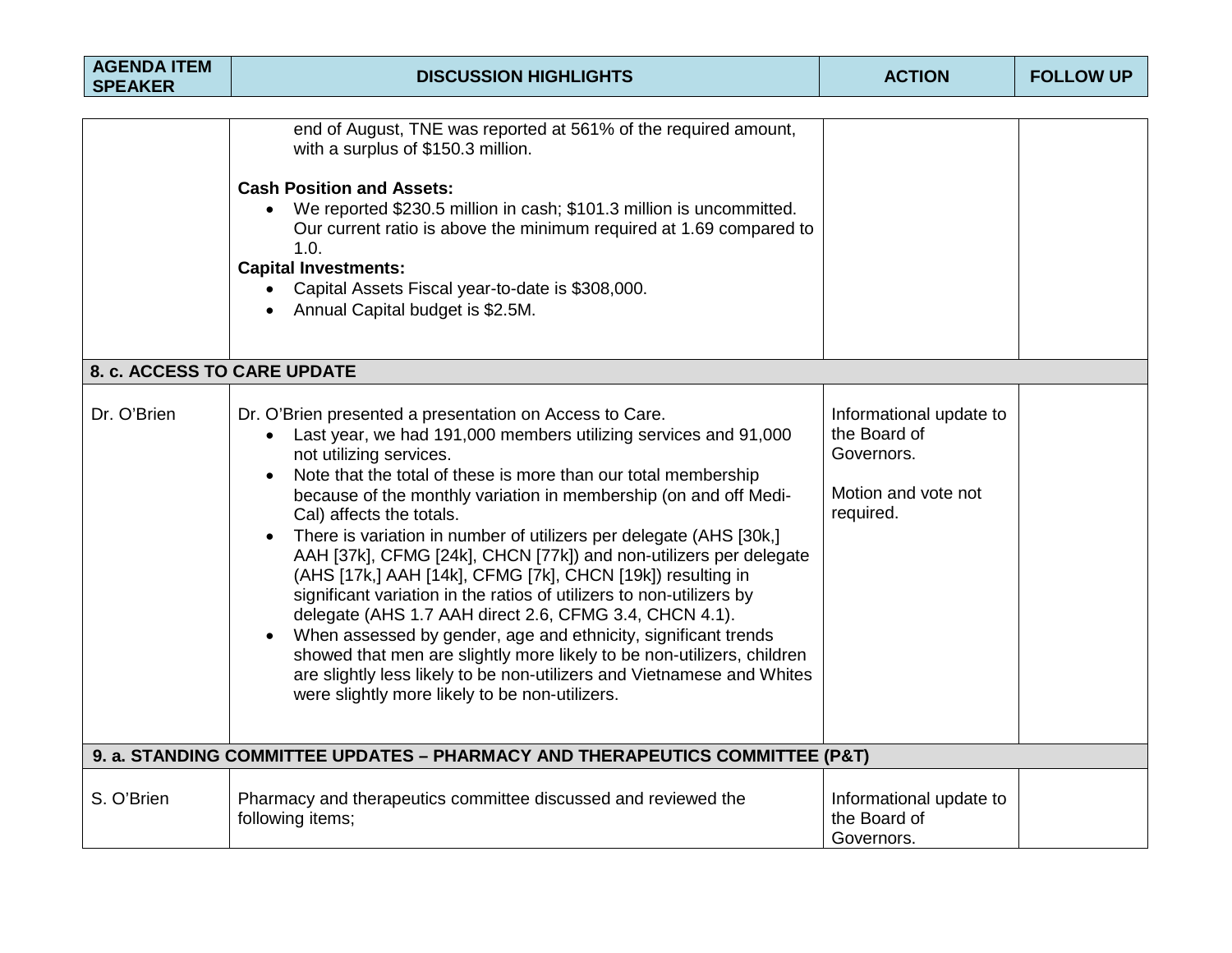| <b>AGENDA ITEM</b><br><b>SPEAKER</b> | <b>DISCUSSION HIGHLIGHTS</b>                                                                                                                                                                                                                                                                                                                                                                                                                                                                                                                                                                  | <b>ACTION</b>                                                                             | <b>FOLLOW UP</b> |
|--------------------------------------|-----------------------------------------------------------------------------------------------------------------------------------------------------------------------------------------------------------------------------------------------------------------------------------------------------------------------------------------------------------------------------------------------------------------------------------------------------------------------------------------------------------------------------------------------------------------------------------------------|-------------------------------------------------------------------------------------------|------------------|
|                                      | Formulary changes with financial impact:<br>• Calcitonin Gene-Related Peptide (CGRP) Receptor Inhibitors MRG.<br>Other formulary changes:<br>• Pregabalin (Lyrica).<br>Orilissa medication request guideline (New).<br>Physician Administered Medication (PAD)/ Medical Benefit<br>Guidelines (New).<br>White Blood Cell Stimulators Class Review.<br><b>HIV Class Review.</b><br><b>ADHD Class Review.</b><br>Oral Fluoroquinolones Class Review.<br>Glaucoma Class Review.<br>Agents for Constipation and IBS: IBS-C/D, CIC, OIC Class Review.<br>Respiratory Devices - Masks Class Review. | Motion and vote not<br>required.                                                          |                  |
|                                      | 9. b. STANDING COMMITTEE UPDATES - PEER REVIEW AND CREDENTIALING COMMITTEE                                                                                                                                                                                                                                                                                                                                                                                                                                                                                                                    |                                                                                           |                  |
| S. O'Brien                           | The Peer Review and Credentialing Committee (PRCC) was held on<br>September 17, 2019.<br>Total of 23 providers were initially credentialed, and 33 were re-<br>credentialed.<br>Of the 23 initial credentials, 8 PCP, 7 Specialist, 2 Ancillary, and 6<br>Mid-levels.<br>Of the 33 re-credentials, 12 PCP, 13 Specialist, 2 Ancillary, and 6<br>Mid-levels.                                                                                                                                                                                                                                   | Informational update to<br>the Board of<br>Governors.<br>Motion and vote not<br>required. |                  |
|                                      | 9. c. STANDING COMMITTEE UPDATES - HEALTH CARE QUALITY COMMITTEE (HCQC)                                                                                                                                                                                                                                                                                                                                                                                                                                                                                                                       |                                                                                           |                  |
| S. O'Brien                           | The HCQC was held on September 19, 2019.                                                                                                                                                                                                                                                                                                                                                                                                                                                                                                                                                      | Informational update to<br>the Board of                                                   |                  |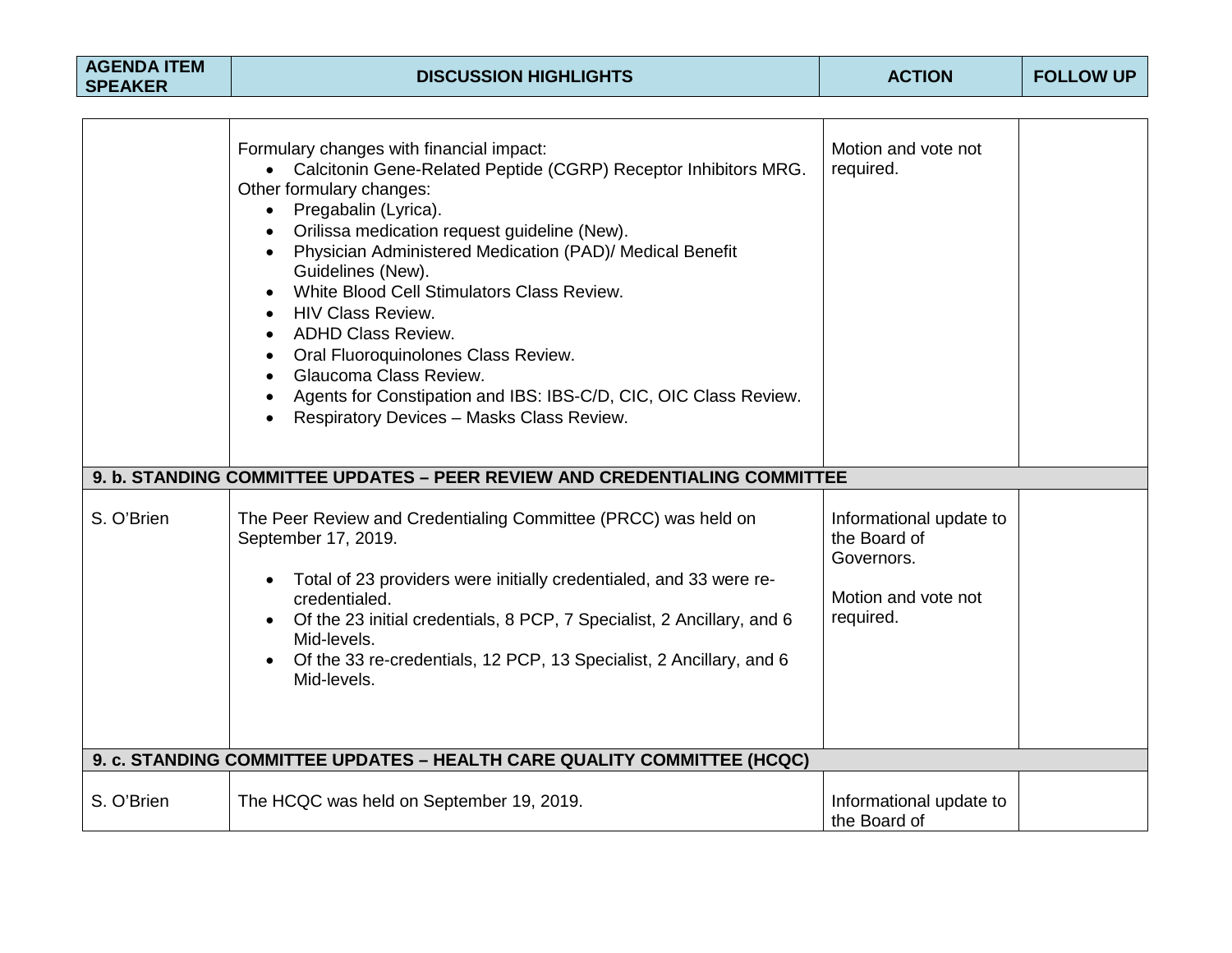| <b>AGENDA ITEM</b> |
|--------------------|
| <b>SPEAKER</b>     |

|                                                                                    | Governors.          |  |
|------------------------------------------------------------------------------------|---------------------|--|
| Topics discussed were:                                                             |                     |  |
|                                                                                    | Motion and vote not |  |
| <b>CMO Updates:</b>                                                                | required.           |  |
| Dr. Schneidermann leaving the Alliance last day 10/11/19.<br>$\bullet$             |                     |  |
| <b>Legal Consultations.</b><br>$\bullet$                                           |                     |  |
| Kaiser 2019 UM and QM Program Description and Evaluation                           |                     |  |
| received.                                                                          |                     |  |
| <b>P&amp;P:</b>                                                                    |                     |  |
| Approval of P&P's.                                                                 |                     |  |
| UM.                                                                                |                     |  |
| Case Management.                                                                   |                     |  |
| <b>Health Care Services.</b>                                                       |                     |  |
|                                                                                    |                     |  |
| QI Program:                                                                        |                     |  |
| • Opioids/Substance Use Disorder.                                                  |                     |  |
| Initial Health Assessments.<br>$\bullet$                                           |                     |  |
| <b>Potential Quality Issues.</b>                                                   |                     |  |
| $\bullet$<br>Health Information Form/Member Evaluation Tool. (HIF/MET) and         |                     |  |
| Health Risk Assessments (HRA).                                                     |                     |  |
| Pediatric Care Coordination Pilot: Launch in October 2019.<br>$\bullet$            |                     |  |
|                                                                                    |                     |  |
| Facility Site and Medical Record Reviews.<br>$\bullet$<br><b>Health Education.</b> |                     |  |
|                                                                                    |                     |  |
| <b>Compliance Updates:</b>                                                         |                     |  |
| • Telehealth APL                                                                   |                     |  |
|                                                                                    |                     |  |
| Prop 56 APL                                                                        |                     |  |
| CAPs.                                                                              |                     |  |
| <b>Grievances and Appeals:</b>                                                     |                     |  |
| Grievances and Appeals discussion.<br>$\bullet$                                    |                     |  |
|                                                                                    |                     |  |
| <b>Pharmacy &amp; Therapeutics.</b>                                                |                     |  |
| Medication Therapy Management.                                                     |                     |  |
| Generic Lyrica.<br>$\bullet$                                                       |                     |  |